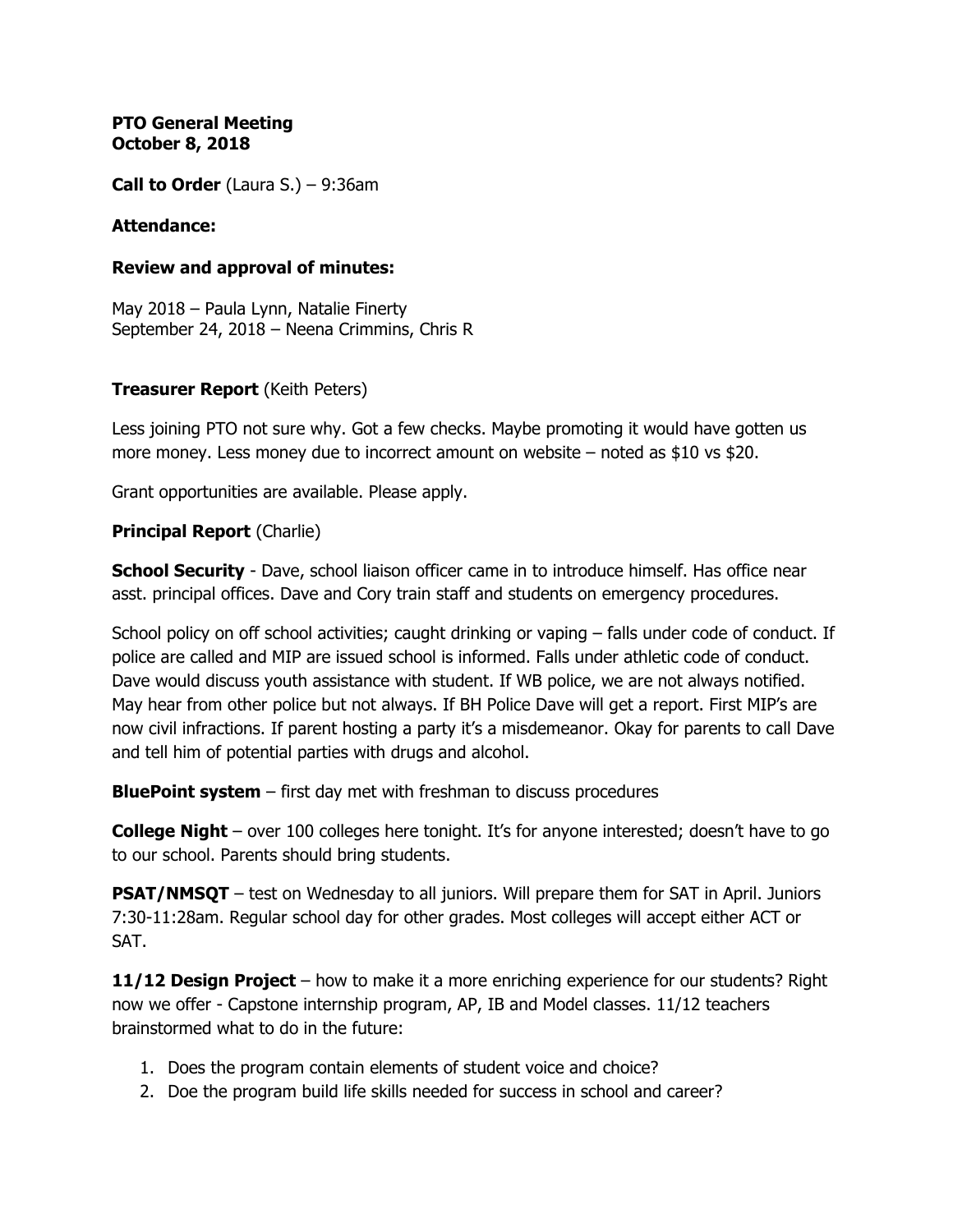- 3. Does the program connect to the real world and have authentic experiences?
- 4. Does the program have some connection to the community?
- 5. Does the program have clear expectations and guidelines?

Marshall Plan – speaking to career and technical interests. We have shortage of skilled labor. State of Michigan gives school incentives to explore. We are looking into as well.

**Mental Health survey –** given to family, staff and students.

- 1. Anxiety, depression, ADHA, suicidal thoughts (in order) surveyors felt that this most impacts our community and your family. We have a quiet place – Hawks Nest – go to relax and refocus. Prevents parents coming to pick up student. Let's them regroup and go back to class.
- 2. Social relationship concerns social media, bullying and harassment, friendship problems, social events (in order). Looking to do continuing education with students and families. First target social media then the rest will follow
- 3. Of the following family concerns, which do you feel most impact our community and or your family? – Mental health, separation and divorce, cultural difference, financial hardship, chronic illness (in order).
- 4. Of the following social relationships concerns, which do you feel most impact our community and or your family? Social media, friendship problems, bullying, dating issues.

Table talk – teach kids coping mechanisms, mental health first aid – staff members are taught to give tier 1 help. Guiding them and basic intervention. Some teachers are doing mindful training before class starts for 5 minutes. Yoga and Pilates classes being offered. Meditation, work on sleep rhythms. As parents, grab phones at x time, have unplugged meals, take phones in car and talk.

Tools for parents on social media coming next meeting.

Screenagers – Kirk in the Hills showing

Ourpact APP – set bedtimes for your student phones

Pamphlets and other resources can be obtained from counselors. Maybe put on counselor website.

School/district doesn't condone of Senior Skip days. It's considered an absence. If not called in unexcused absence.

**Parking** – total parking spots we have 475 + 12 not purchased.333 are seniors and 142 are juniors. Last year we sold 402. Holding 41 of the 475 students to get their license. 67 juniors are on the waiting list. One parking pass per family no matter on how many students.